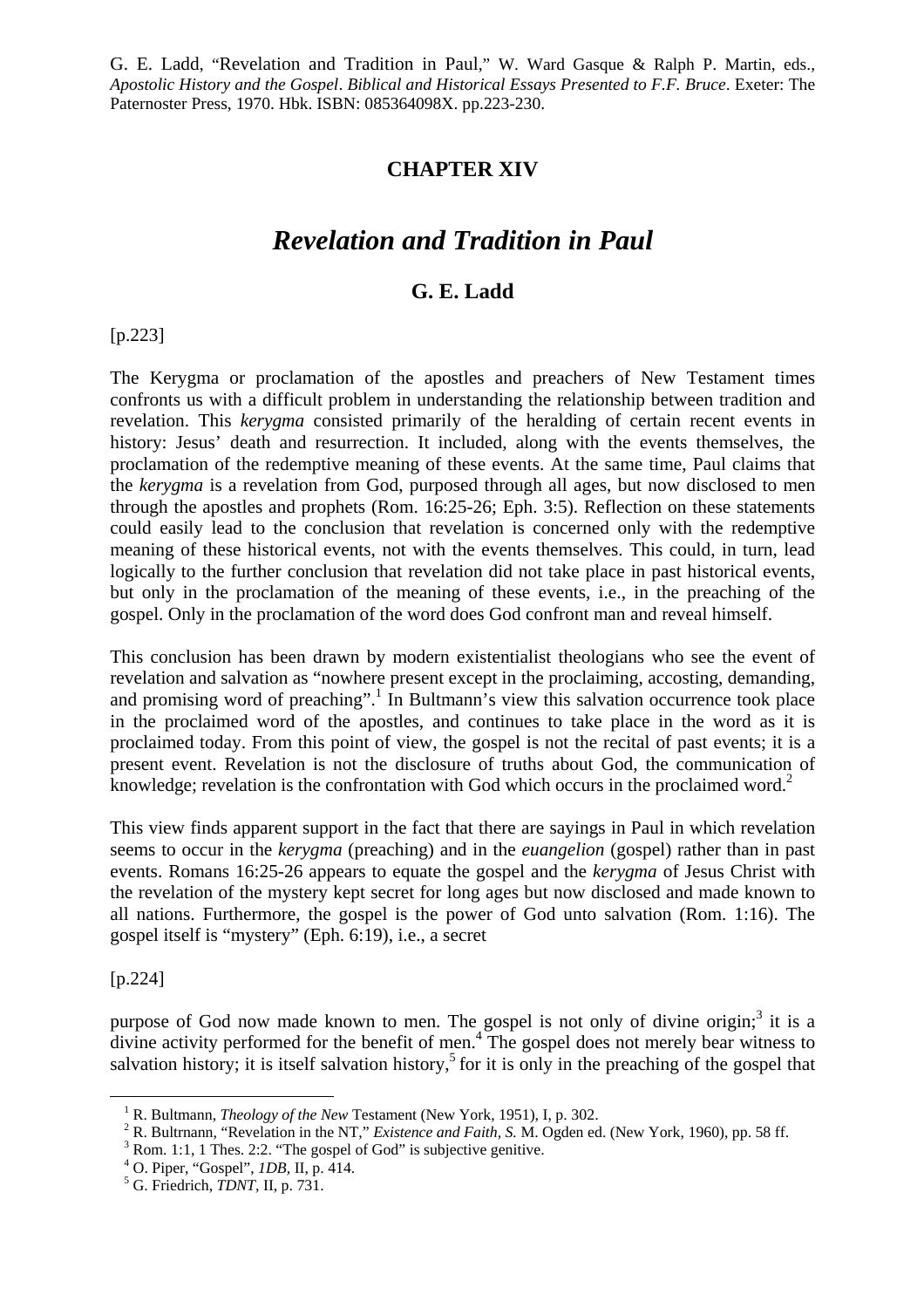salvation is accomplished. Bultmann is right, therefore, when he underlines the "existential" character of the gospel. $<sup>6</sup>$ </sup>

However, the *kerygma* and the gospel cannot be limited to the activity of preaching; they designate also the message itself, the *content* of preaching. God's purpose to save men through the "foolishness of preaching" (1 Cor. 1:21, AV) does not refer to the activity but the content of preaching<sup>7</sup>, and this content is "Christ crucified" — an event in history which is offensive and foolishness to all but believers (1 Cor. 1:23). Thus the gospel includes the proclamation of facts in history: the death of Christ, his resurrection, his appearances to his disciples (1 Cor. 15:3 ff.).<sup>8</sup> However, it is not the proclamation of mere events, but of events meaningfully understood. Christ died *for our sins.* The gospel is both historical event and meaning; and the meaning of the event is that God was acting in history for man's salvation. The historical facts must be interpreted to be understood for what they are: the redeeming, revealing act of God; and in the gospel, this redemptive event is proclaimed.

There exists a dynamic unity between the event and the proclamation of the event, for the proclamation is itself a part of the event. It is impossible to place primary emphasis upon events as past history, or as present proclamation; the two are inseparably bound together, for two reasons. Apart from proclamation (*kerygma, euangelion*), the events in history cannot be understood for what they are: the redeeming acts of God. Furthermore, apart from proclamation, the events are mere events in past history; but in proclamation, they become present redeeming events. The past lives in the present through proclamation. This is why Paul can speak of the gospel as itself the power of God unto salvation.

This tension between the past and the present is confirmed by the concept of tradition in Paul.<sup>9</sup> Paul frequently refers to his preaching and

[p.225]

teaching in the same terms which are used of the Jewish oral traditions: to deliver ( $\pi \alpha \rho \alpha \delta$ ίδοναι) and to receive ( $\pi \alpha \rho \alpha \lambda \alpha \mu \beta \dot{\alpha}$ νειν) tradition ( $\pi \alpha \rho \dot{\alpha} \delta$ οσις).Jesus had contrasted the Jewish traditions with the word of God (Matt. 15:6 and forbade his disciples to imitate the rabbis (Matt. 23:8-10), and yet Paul commends the Corinthians for maintaining the traditions which he bad delivered to them (1 Cor. 11:2) and exhorts the Thessalonians to hold to the traditions which they had been taught (2 Thess. 2:15) and to shun those who ignored the tradition they had received from him (2 Thess. 3:6). This idiom establishes a distinct similarity between Jewish rabbinic tradition and Christian tradition; for the terms are the same, $^{10}$  and they are used at times quite synonymously with preaching the gospel. The

 $\overline{6}$ <sup>6</sup> O. Piper, *loc. cit.*<br><sup>7</sup> See G. Friedrich

See G. Friedrich, *TDNT,* III, p. 716; C. H. Dodd, *The Apostolic Preaching* (London, 1936), p.3 ; C. T. Craig, *IB, 10, p.30; F. W. Grosheide, First Corinthians (Grand Rapids, 1953), p. 47.* 

Bultmann's one-sided emphasis upon the *kerygma* as proclamation and not content requires him arbitrarily to exdude 1 Cor. 15:3-8 from the *kerygma.* See *Kerygma and Myth,* H. W. Bartsch, ed.. (New York, 1953) I, p. 112. <sup>9</sup>

<sup>&</sup>lt;sup>9</sup> For literature, see A. M. Hunter, *Paul and His Predecessors<sup>2</sup>* (London, 1961), ch. 2 Oscar Cullmann, "The Tradition", in *The Early Church,* A. J. B. Higgins ed. (London, 1956), ch. 4. B. Gerhardsson, *Memory and Manuscript* (Uppsala, 1961), pp. 288-321; H. N. Ridderbos, *Paul and Jesus* (Philadelphia, 1958), pp. 46-53; L. Goppelt, "Tradition nach Paulus", *KD,* 4 (1958), pp.213-33; R. P. C. Hanson, *Tradition in the Early Church* (Philadelphia, 1962), Ch. I1. [Cf. also P. Fannon, "The Influence of Tradition in St. Paul." *Studia Evangelica* IV (*TU* 102, Berlin, 1968) pp. 292-307. Edd.]. 10 See O. Cullmann, *op. cit.,* pp. 63 ff.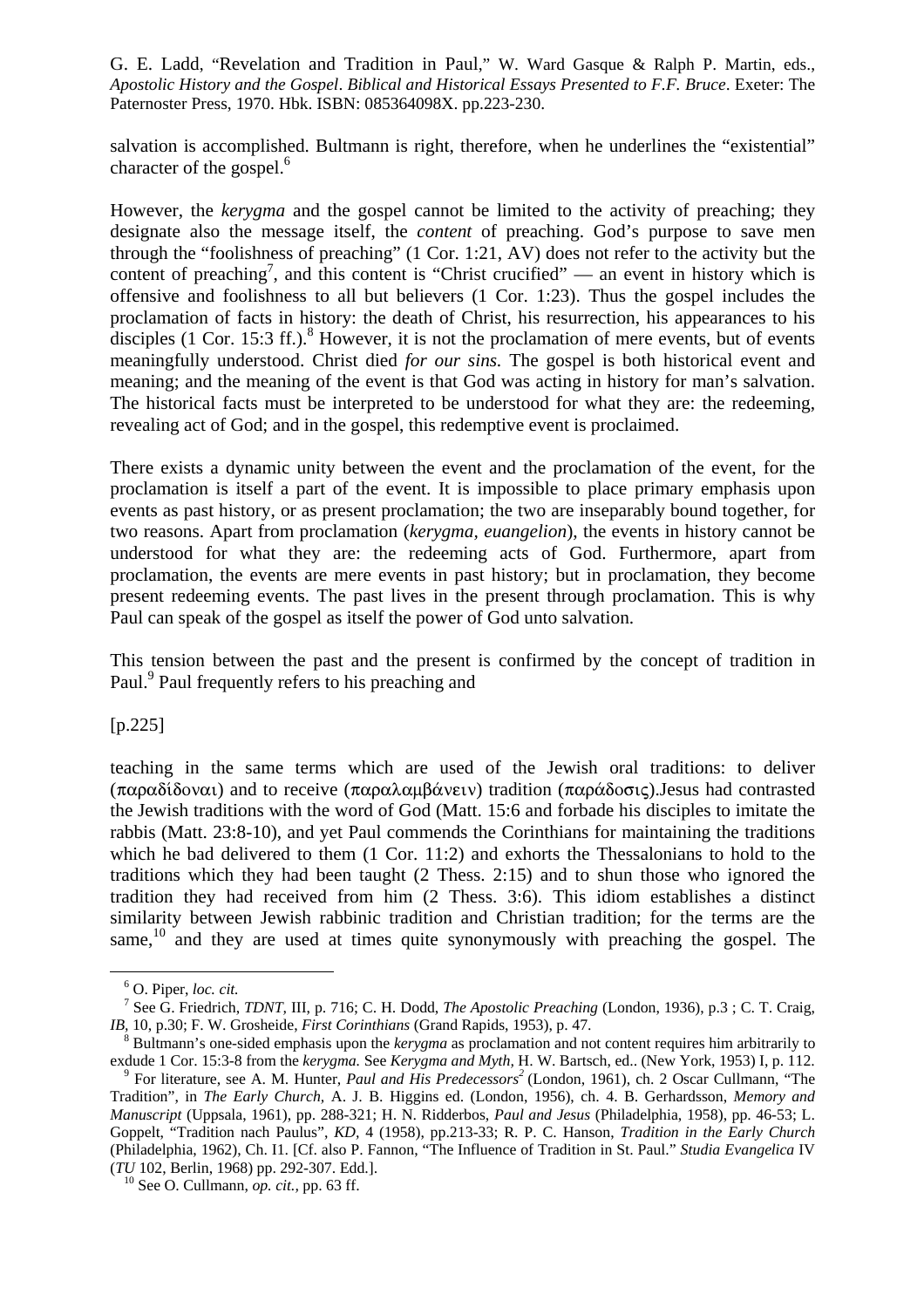Corinthians received the gospel  $(\pi \alpha \rho \epsilon \lambda \alpha \beta \epsilon \tau \epsilon)$  which Paul had preached to them (1 Cor. 15:1). The gospel which the Galatians received  $(\pi \alpha \rho \epsilon \lambda \alpha \beta \epsilon \tau \epsilon)$  is normative; there can be no other gospel (Gal. 1:9). The Thessalonians received ( $\pi \alpha \rho \alpha \lambda \alpha \beta \delta \nu \tau \epsilon \zeta$ ) as the word of God the message which they heard from Paul, recognizing in Paul's words something more than human tradition — the word of God itself (1 Thess. 2:13). In all of these passages, the idiom reflects the handing on and receiving of an oral tradition with a fixed content.

This tradition embodied the apostolic *kerygma* or *euangelion*. Paul delivered ( $\pi \alpha \beta \delta \omega \kappa \alpha$ ) to the Corinthians the gospel which he also received  $(\pi \alpha \beta \delta \alpha \beta ov)$ , that Christ died for our sins, that he was buried, that he rose on the third day, that he appeared to his disciples (1 Cor. 15:1- 5). It is<sup>11</sup> generally accepted that verses  $3b-5$  embody a primitive piece of pre-Pauline *kerygma* which Paul has received as a tradition from those who were apostles before him.<sup>12</sup>

The same idiom of oral tradition appears in connexion with the preservation of a piece of tradition from Jesus' life, viz., the Lord's Supper. Paul received "from the Lord" the account which he delivered to the Corinthians of the institution of the Eucharist (1 Cor. 11:23). Some scholars understand the expression "from the Lord" to mean that Paul received his knowledge of the Lord's Supper by direct illumination from the exalted Lord, as he received knowledge that Jesus was the Messiah on the Damascus road.13 However, in view of the language and the content of the tradition, this is highly unlikely. Most commentators think Paul means to assert that this tradition which he received from other apostles had its historical origin with Jesus. Paul says he received  $\dot{\alpha}\pi\dot{\alpha}$ , not  $\pi\alpha\rho\dot{\alpha}$  the Lord. The latter would suggest reception directly from the Lord, whereas the

[p.226]

former indicates ultimate source.<sup>14</sup> In any case, the words mean at least this: that the chain of historical tradition which Paul received goes back unbroken to the words of Jesus himself.<sup>15</sup> Thus Paul includes two things in the tradition handed down orally from earlier apostles: the good news of salvation in Christ, and at least one piece of tradition from Jesus' life which found its way also into the gospels.

While the oral gospel tradition is in some ways similar to Jewish oral tradition, in one allimportant respect it is quite different. To receive the gospel tradition does not mean merely to accept the truthfulness of a report about certain historical facts, nor does it mean simply to receive instruction and intellectual enlightenment. To receive the tradition means to receive (παρελάβετε) Christ Jesus as Lord (Col. 2:6). In the voice of the tradition, the voice of God himself is heard; and through this word, God himself is present and active in the church (1 Thes. 2:13). Thus the Christian tradition is not mere instruction passed on like Jewish oral tradition from one teacher to another. The tradition handed on is in the form of preaching  $(\epsilon \nu \nu \nu \sigma \alpha \nu)$ , 1 Cor. 15:1), and the reception of the message involves a response of faith ( $\epsilon$  $\pi$ i $\sigma$ τεύσατε, 1 Cor. 15:2). The tradition about the resurrection of Jesus must be believed in

<sup>&</sup>lt;sup>11</sup> Probably the appearances mentioned in vv. 6-8 were added by Paul to the tradition he received.<br><sup>12</sup> See J. Jeremias, *The Eucharistic Words of Jesus* (Oxford, 1955), pp. 129-130.<br><sup>13</sup> See F. Godet, *First Corinthians* 

his interpretation of the Lord's Supper was received from the risen Lord (*IB, 10, p. 136)*.<br><sup>14</sup> See J. Héring, *First Corinthians* (London, 1962), pp. 114 f.; F. W. Grosheide, *First Corinthians* (Grand Rapids, 1953), p. 269. 15 J. Jeremias, *op. cit.,* p. 129.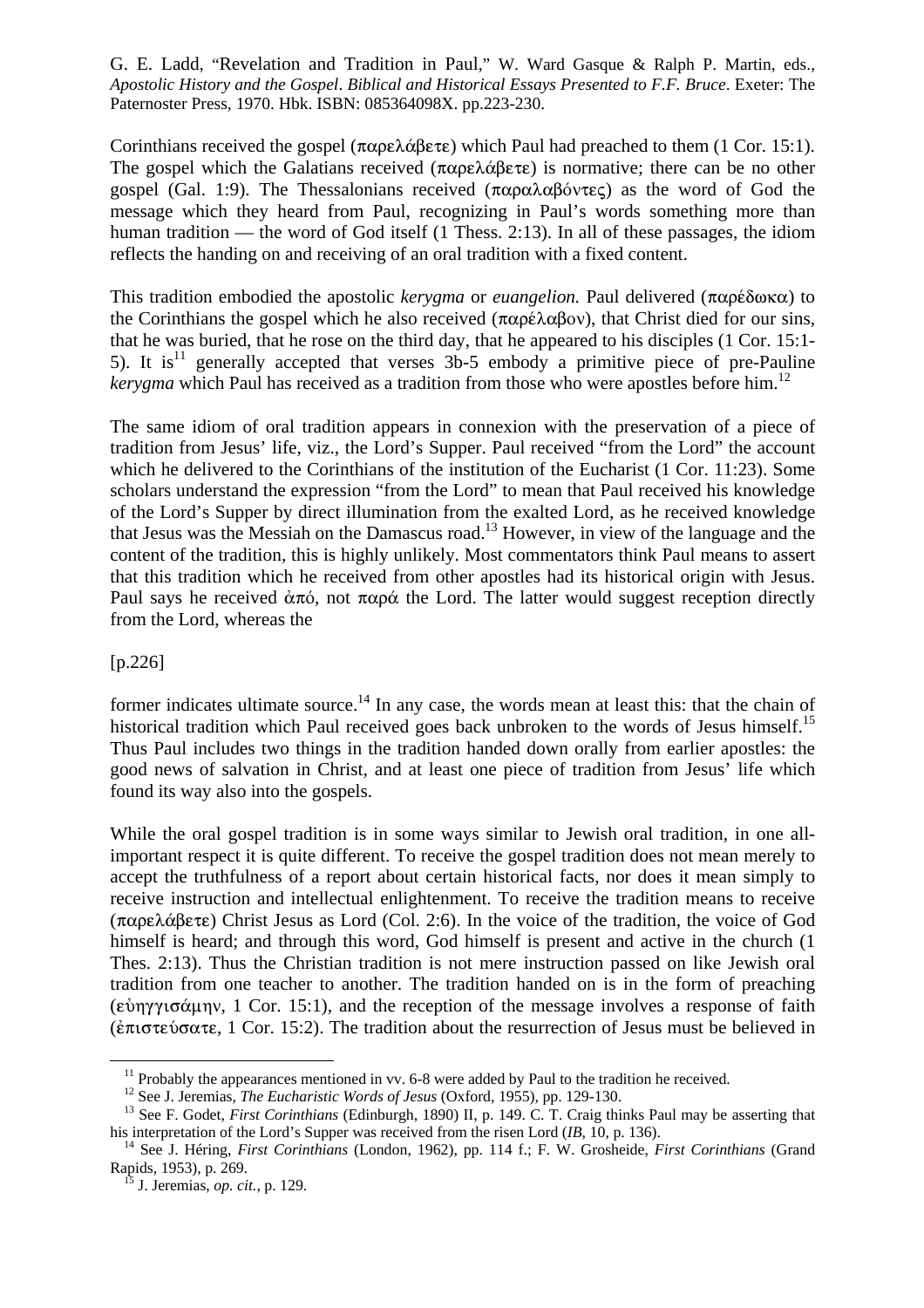the heart and confessed with the mouth (Rom. 10:8, 9), and issues in salvation. Such confession is possible only through the Holy Spirit (1 Cor. 12:3).

Thus the tradition has a two-fold character: it is *both* historical tradition *and* kerygmaticpneumatic tradition at one and the same time. It is historical because it is tied to events in history and the tradition preserves the report of these events. It is kerygmatic because it can be perpetuated only as kerygma and received as a confession of faith. It is pneumatic because it can be received and preserved only by the enabling of the Spirit.<sup>16</sup>

A recognition of the kerygmatic-pneumatic character of the tradition provides the background for understanding Paul's statement that he received the tradition of the Lord's Supper "from the Lord" (1 Cor. 11:23). The "Lord" designates the Jesus of history who is now the exalted Lord. The tradition had its origin with Jesus himself; but as the exalted Lord, Christ now stands behind the tradition and speaks to the church through it. The tradition which Paul received from men both comes from Jesus and is also the word of the exalted Lord to Paul. The tradition of the Lord's Supper also bears the dual character of being both historical and pneumatic at the same time.<sup>17</sup>

### [p.227]

The kerygmatic-pneumatic character of the tradition is reflected most vividly in the fact that although it is the words of men mediated through the act of preaching, it is also the word of God (I Thes. 2:13). This word of God, which is received as tradition, is also the gospel (Eph. 1:13; Col. 1:5), the *kerygma* (1 Cor. 1:18, 21), the mystery (Col. 1:25), which is proclaimed not only by the apostles but sounded forth from the churches unto all the surrounding region (1 Thess. 1:8). While it is a word which can be taught and learned (Gal 6:6), it is also a divine trust committed to men (2 Cor. 5:19). While it is dependent upon human utterance for its propagation (Phil. 1:14), it is God's word which cannot be fettered (2 Tim. 2:9) and must speed on to triumph (2 Thess. 3:1). The word of God is a word about a crucifixion (1 Cor. 1:18); but the cross seen not as an isolated event in history but understood as the disclosure of the age-long redemptive purpose of God (Col. 1:25-6). The word is the subject of preaching, (2 Tim. 2:19) which is to be received by its hearers (1 Thess. 1:6) and to indwell them (Col. 3:16), bringing salvation (Eph. 1:13; Phil. 2:16).

Neither the historical nor the kerygmatic aspects of the word of God can be emphasized to the neglect of the other. Existentialist theologians emphasize the kerygmatic aspect of the word at the expense of its historical dimension, and the redemptive event becomes God's acting in the *kerygma,* not in events in history. Bultmann recognizes that the historical Jesus is the origin of the word of God, but he says, "we must speak of God as acting only in the sense that he acts with me here and now."<sup>18</sup> This is contrary to the New Testament, which sees the acting of God to have occurred in the historical Jesus. However, the gospel is both past event and

<sup>&</sup>lt;sup>16</sup> This has been best expounded by L. Goppelt, *op. cit.*, pp. 216-17.<br><sup>17</sup> L. Goppelt, *op. cit.*, p. 223. Cullmann finds even more in this passage. He believes that for Paul, the exalted Lord is both the author and the content of the tradition, and that the Lord and tradition are practically identical. "There can be only one legitimate tradition, that which is transmitted by the apostles, and is designated as *Kyrios"* (O. Cullmann, *op. cit.,* p. 75). This appears to go further than the evidence allows. It has, however, been accepted by A. M. Hunter. See *Paul and His Predecessors* (London, 1961), p. 118.<br><sup>18</sup> R. Bultmann, *Jesus Christ and Mythology* (New York, 1958), p. 78. See G. E. Ladd, "What does Bultmann

Understand by the Acts of God?" *Bulletin of the Evangelical Theological Society*, 5 (1962), pp. 91-97.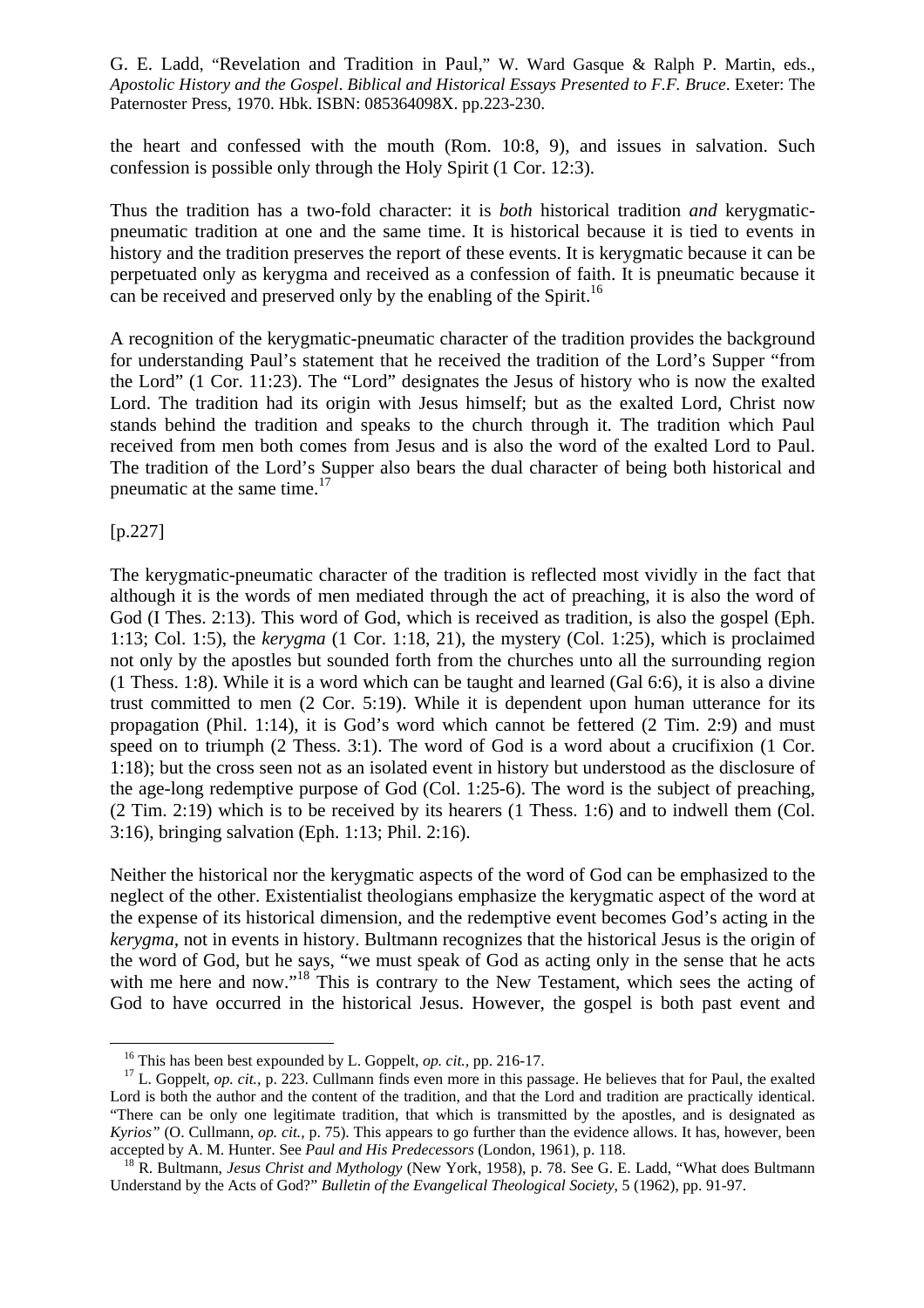present proclamation. When the kerygmatic aspect is neglected, the kerygma becomes a recital of facts and events lying in the past and thereby loses its character as salvation event. Both aspects must be retained. "Since the revelation occurred in history, the gospel involves a report of historical events, yet the proclamation of the gospel is itself a powerful event."<sup>19</sup>

As the word of God, the gospel is indeed a divine communication; and it includes facts, truths, doctrines. However, if the gospel does no more than communicate facts and doctrines, it has been reduced to the level of human tradition. In the word, God communicates not only facts about redemption and truths about himself; God communicates himself, salvation, eternal life. The word of God is both the report about a redemptive

### [p.228]

event, and is itself a redemptive event, for in the word of the cross, the Crucified himself confronts men to communicate to them the benefits of his redeeming death.

We may now draw certain conclusions about the Pauline concept of revelation. The focus of revelation is Jesus Christ. In the event in history of Jesus' life, death, resurrection, and exaltation, God has revealed himself redemptively to men. The revelation which occurred in the cross and resurrection is not complete; there yet awaits the revelation of the glory and salvation (Rom. 13:11) of God at the Parousia of Christ, when faith will be exchanged for sight and we shall see face to face (2 Cor. 5:7; 1 Cor. 13:12). Both the redemptive meaning of what God had done in the cross and resurrection, and the disclosure of what God will yet do at the consummation (1 Cor. 3:10) is revealed in the *kerygma,* the gospel, the word of God which exists in the form of a historical kerygmatic-pneumatic tradition. This tradition is a complex of several streams including traditions from the life of Jesus (1 Cor. 11:23), a summary of the Christian message expressed as a formula of faith and uniting facts of the life of Jesus and their theological interpretation (1 Cor. 15:3 f.), and also regulations or rules for practical Christian conduct  $(1 \text{ Cor. } 11:2; 2 \text{ Thess. } 3:6).^{20}$  The tradition had its origin with Jesus himself (1 Cor. 11:23) and with the apostolic eye-witnesses (1 Cor. 15:1 ff., 8). Among the primary apostolic functions is not only the propagation of the tradition, but also its preservation from corruption with human traditions (Col. 2:8), and from distortion by false apostles who preach a Jesus who is different from the Jesus of the apostolic tradition (2 Cor. 11:3-5). The tradition is both a fixed and growing tradition; that is, the tradition cannot be changed, but it can be enlarged. That the gospel embodies a core of fixed tradition committed to the apostles is the explanation for Paul's passionate rejection of any message which diverges from the accepted tradition, even if it is propagated by an apostle himself (Gal. 1:8- 9). On the other hand, the Spirit can add to the tradition by granting through the apostles and prophets an unfolding and outworking of the redemptive purpose of God which is already implicit in the redemptive work of Christ. This is seen in Paul's use of the term,  $\mu\nu\sigma\tau\eta\rho\iota o\nu$ , or revealed secret. The "mystery" is the total meaning of God's redemptive purpose which he has accomplished in Christ (Rom. 16:25-26). Particular disclosures of God's secret purpose revealed through the apostles include the fact of Christ as the embodiment of all wisdom and knowledge (Col. 2:2), the indwelling of Christ in the hearts of his people (Col. 1:27), the abolishing of the distinction between Jew and Gentile in the body of Christ, the church (Eph.

 <sup>19</sup> William Baird, "What is the Kerygma?" *JBL* 76 (1957), p. 191. Baird studies the historical and the kerygmatic aspects of the gospel in C. H. Dodd and R. Bultmann and concludes that the Pauline gospel includes both. 20 See O. Cullmann, *op. cit.,* p. 64.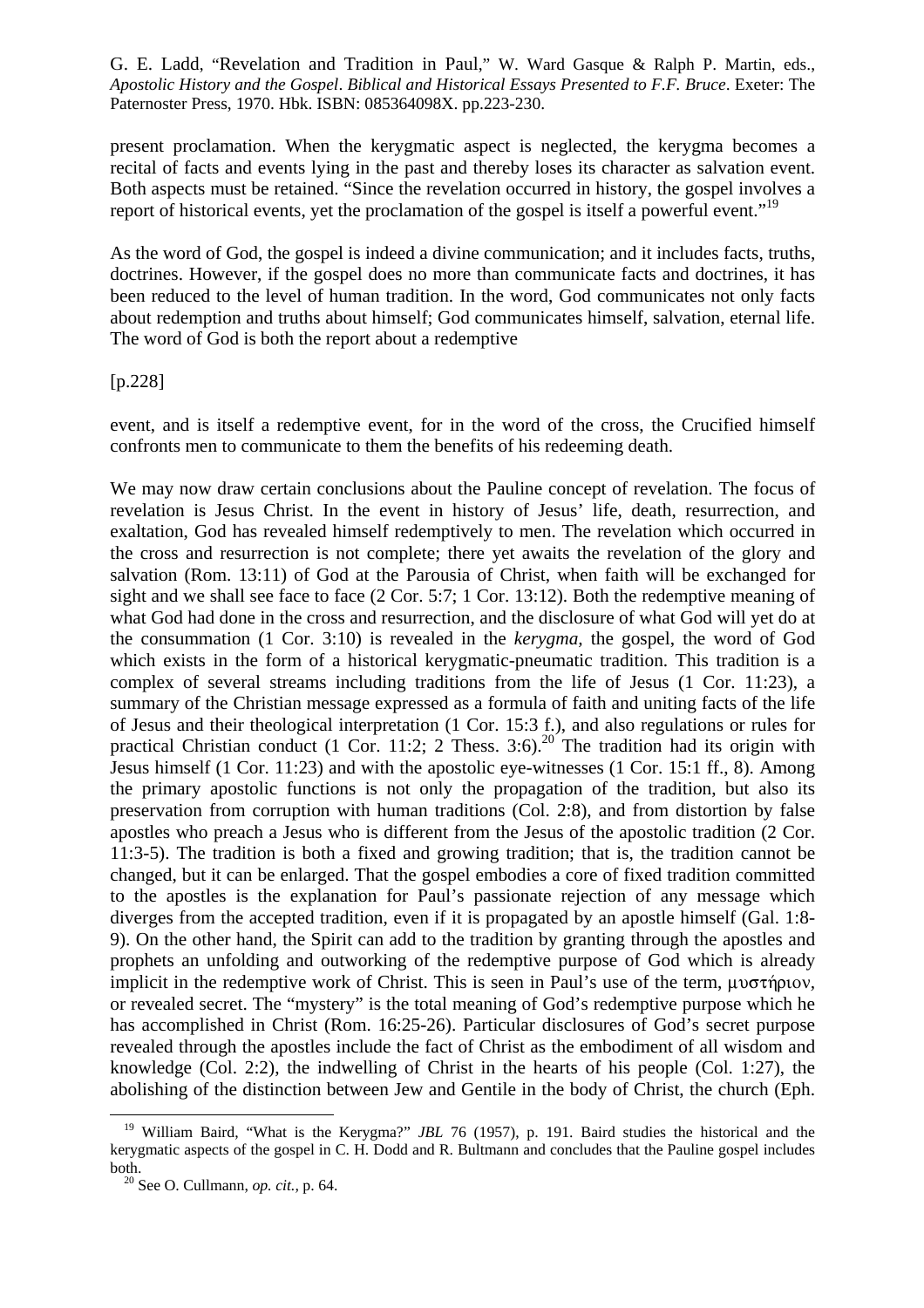3:3-6), the intimacy established between Christ and his church (Eph. 6:19), the present rejection of the gospel by Israel, the salvation of the Gentiles, which will lead to the future salvation of Israel (Rom. 11:25-26), the translation of living saints into

[p.229]

resurrection life at the Parousia (1 Cor. 15:51), and the final restoration of divine order in Christ to a disordered universe (Eph. 1:9-10). While all of these facets of the mystery of God's redemptive purpose embody new understandings and disclosures, they are all implicit in what God has done in the death, resurrection and exaltation of Christ. Revelation is thus seen as an event which includes both deeds and words. The meaning of the events in history and their implications for Christian life are given in a historical tradition through which the exalted Christ himself speaks, and in direct disclosures by the Holy Spirit through the apostles and prophets.

In his letter to the Galatians, Paul seems to reject the role of tradition in revelation and to claim that revelation occurs only by direct illumination by the Holy Spirit. He appears to declare his complete independence from the Primitive Church. He asserts that he did not receive his gospel from men, that it did not come to him by tradition ( $\pi \alpha \rho \epsilon \lambda \alpha \beta ov$ ) nor by instruction, but by direct revelation of Jesus Christ (Gal. 1:12). He declares his independence from the Jerusalem apostles. After his conversion, he did not go up to Jerusalem to receive the approval of the apostles but withdrew to Arabia. When he did go to Jerusalem three years later, it was not to establish an abiding relationship, but only to make a short visit to get acquainted with Peter and James (Gal. 1:17-19). Taken out of context, the assertions in this passage seem to contradict the statements of 1 Corinthians 11 and 15 that Paul handed on what he had received by tradition.

Various solutions to this apparent contradiction have been offered. Some have suggested that in Corinthians Paul refers only to the facts about Jesus which he learned from other Christians, while the meaning of these facts, i.e., their true interpretation came to him not from men but only by the direct revelation of the exalted Lord.<sup>21</sup> This is, of course, true. Unquestionably, as Machen points out, Paul was familiar with many of the facts about Jesus' life and death, as well as the Christian claims for him as the Messiah, when he was still in Judaism. In fact, it was his Jewish understanding of the facts that made Saul a persecutor; what he gained on the Damascus Road was a new and correct understanding of the facts, viz., that Jesus was the Messiah. However, the tradition in 1 Corinthians 15 includes interpretation: "Christ died *for our sins";* and it includes also a fact which undoubtedly Paul as a Jew did not accept, viz., that Jesus was raised from the dead and appeared to his disciples.

Others have maintained that Paul received the form of his proclamation from men but its essential content he received not from men but from the Lord. In its form, the Pauline *kerygma* was essentially the same as the tradition of the Jerusalem church; but in its essential dynamic nature, his gospel could not be transmitted by men but only communicated by direct revelation.22 This solution is not satisfactory, for it contradicts the kerygmatic

[p.230]

<sup>&</sup>lt;sup>21</sup> J. G. Machen, *The Origin of Paul's Religion* (New York, 1928), pp. 144 ff. <sup>22</sup> William Baird, "What is the Kerygma?"*JBL* (1957), pp. 190 f.